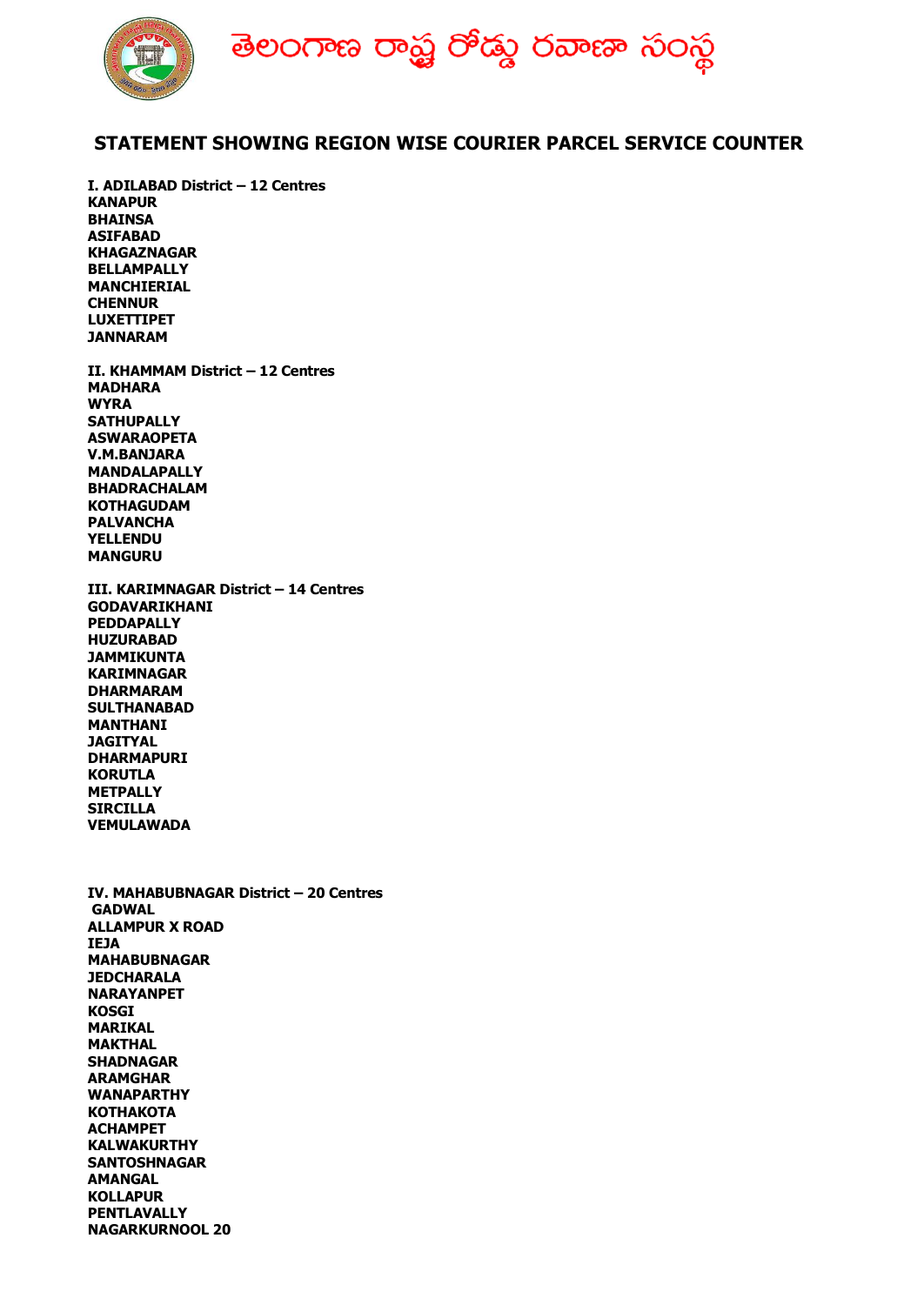

## **STATEMENT SHOWING REGION WISE COURIER PARCEL SERVICE COUNTER**

**V. MEDAK District – 17 Centres NARASAPUR RAMAYAMPET NARAYANKHED SHANKERAMPET SANGAREDDY SADASIVAPET JOGIPET ZEEHRABAD SIDDIPET(OLD) SIDDIPET(NEW) CHERYALA DUBBAKA GAJWEL PRAGNAPUR TOOPRAN HUSNABAD VI. NALGONDA District – 11 Centres HALIA DEVARAKONDA KONDAMALLEPALLY CHOTUPPAL MIRYALAGUDA BOWNAGIRI KODAD HUZURNAGAR SURYAPET VII. NIZAMABAD Districts – 13 Centres ARMOOR BHEEMGAL MORTHAD KAMARPALLY BODHAN POTHANGAL VARNI NIZAMABAD NANDIPET BANSWADA BICHKUNDA YELLAREDDY KAMAREDDY 13 VIII. RANGA REDDY - 15 Centres MG.BUS STATION JUBILEE BUS STATION KPHB COLONY AFZALGUNJ ARAMGHAR DILSUKHNAGAR L.B.NAGAR PANAMA GODOWNS AUTO NAGAR SHANKERPALLY PARGI TANDUR KODANGAL VIKARABAD CHEVELLA**